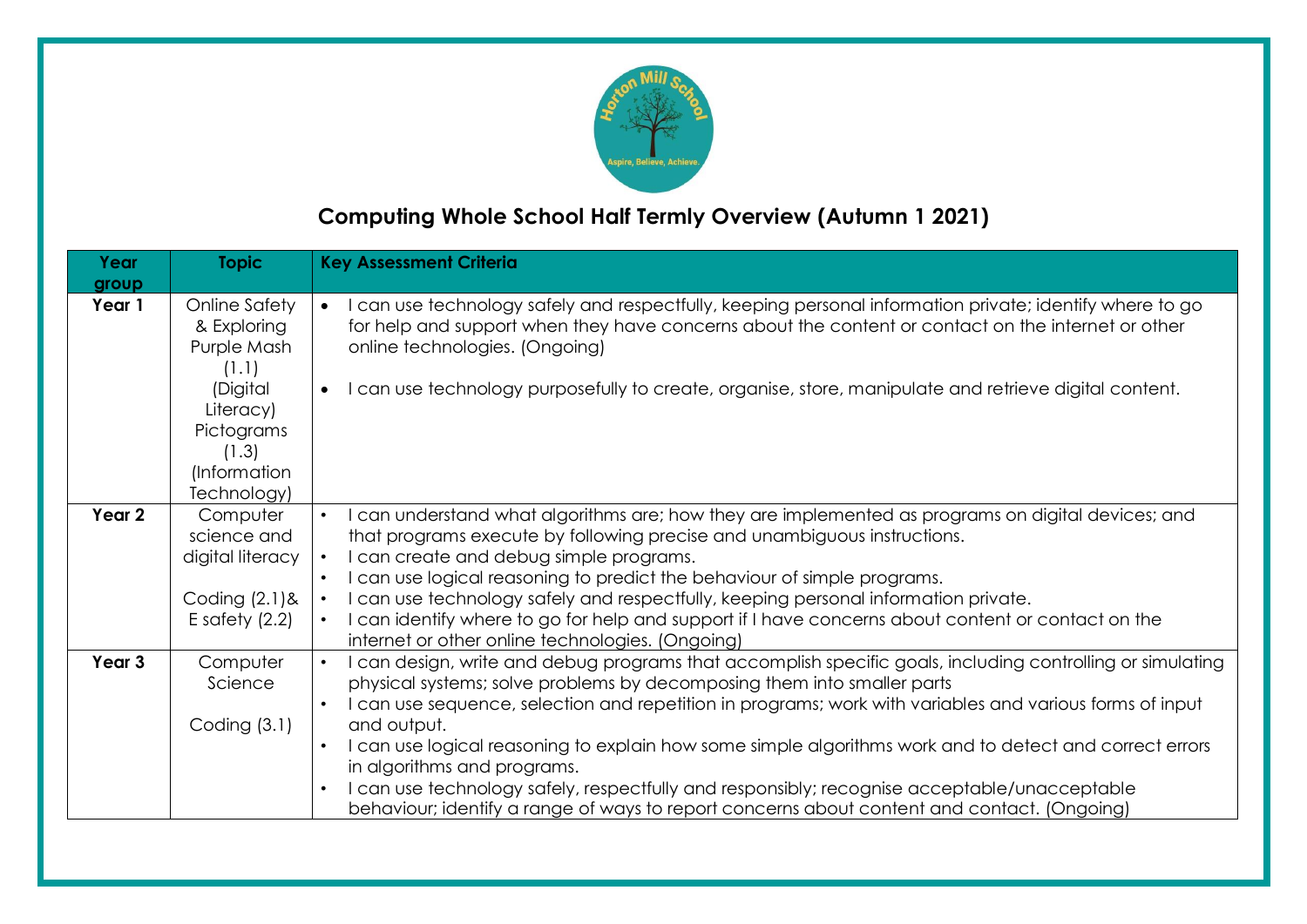| Year 4 | Computer       | I can design, write and debug programs that accomplish specific goals, including controlling or simulating   |
|--------|----------------|--------------------------------------------------------------------------------------------------------------|
|        | Science &      | physical systems; solve problems by decomposing them into smaller parts.                                     |
|        | Information    | I can use sequence, selection and repetition in programs; work with variables and various forms of input     |
|        | Technology     | and output.                                                                                                  |
|        |                | I can use logical reasoning to explain how some simple algorithms work and to detect and correct errors      |
|        | Coding $(4.1)$ | in algorithms and programs                                                                                   |
|        |                | I can select, use and combine a variety of software (including internet services) on a range of digital      |
|        |                | devices to design and create a range of programs, systems and content that accomplish given goals,           |
|        |                | including collecting, analysing, evaluating and presenting data and information.                             |
|        |                | I can use technology safely, respectfully and responsibly; recognise acceptable/unacceptable                 |
|        |                | behaviour; identify a range of ways to report concerns about content and contact. (Ongoing)                  |
| Year 5 | Information    | I can select, use and combine a variety of software (including internet services) on a range of digital      |
|        | Technology     | devices to design and create a range of programs, systems and content that accomplish given goals,           |
|        | Databases      | including collecting, analysing, evaluating and presenting data and information                              |
|        | (5.4)          | I can understand computer networks, including the Internet; how they can provide multiple services, such     |
|        |                | as the World Wide Web; and the opportunities they offer for communication and collaboration                  |
|        | Online         | I can use technology safely, respectfully and responsibly; recognise acceptable/unacceptable                 |
|        | safety $(5.2)$ | behaviour, identify a range of ways to report concerns about content and contact. (Ongoing)                  |
| Year 6 |                |                                                                                                              |
|        | Computer       | I can design, write and debug programs that accomplish specific goals, including controlling or simulating   |
|        | Science        | physical systems; solve problems by decomposing them into smaller parts.                                     |
|        | & Information  | Use sequence, selection and repetition in programs; work with variables and various forms of input and       |
|        | Technology     | output                                                                                                       |
|        |                | Use logical reasoning to explain how some simple algorithms work and to detect and correct errors in         |
|        | Coding (6.1)   | algorithms and programs.                                                                                     |
|        |                | Select, use and combine a variety of software (including internet services) on a range of digital devices to |
|        |                | design and create a range of programs, systems and content that accomplish given goals, including            |
|        |                | collecting, analysing, evaluating and presenting data and information.                                       |
|        |                | I can use technology safely, respectfully and responsibly; recognise acceptable/unacceptable                 |
|        |                | behaviour; identify a range of ways to report concerns about content and contact. (Ongoing)                  |
|        |                |                                                                                                              |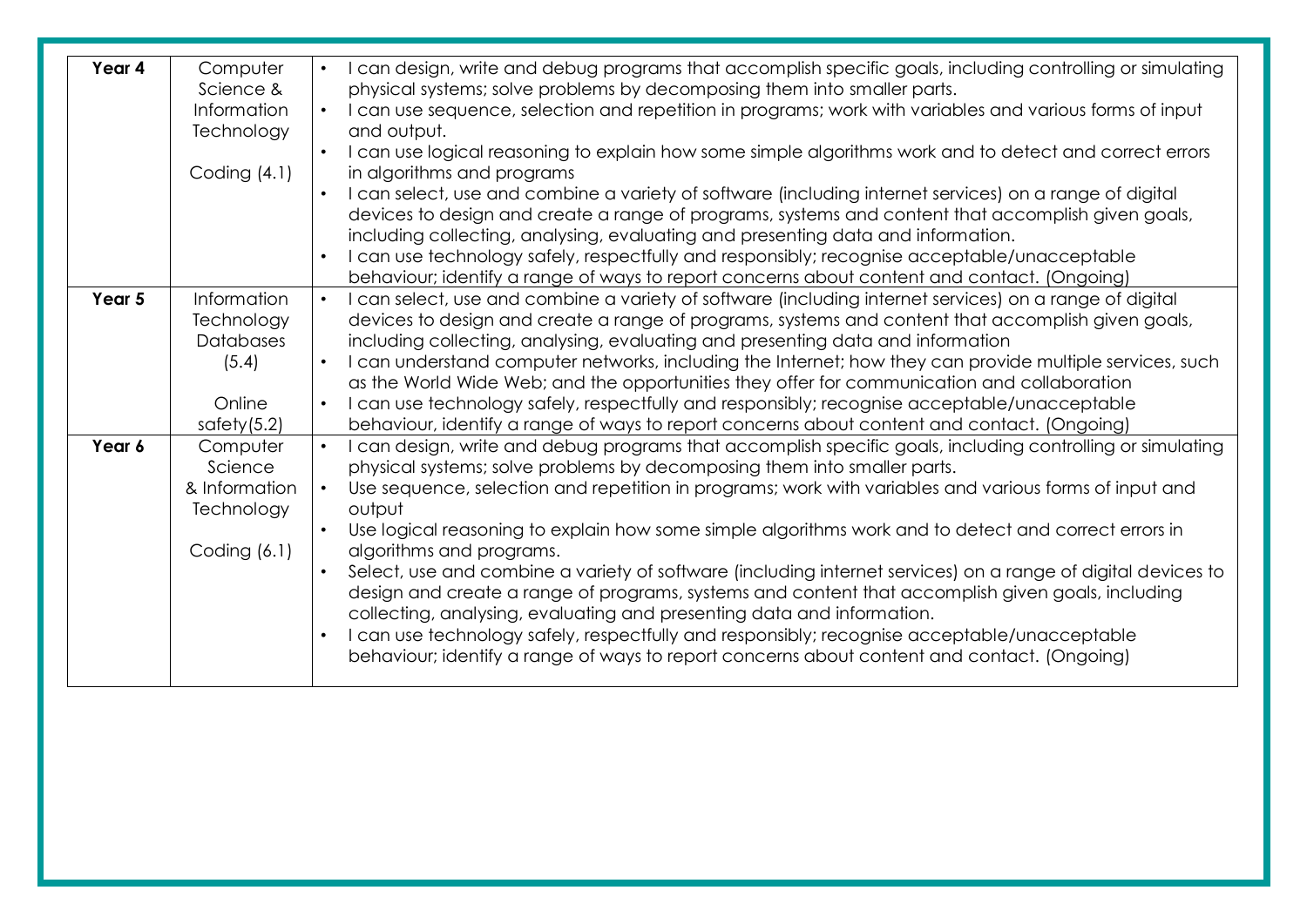

# **Computing Whole School Half Termly Overview (Autumn 2 2021)**

| Year<br>group     | <b>Topic</b>                                                                                           | <b>Key Assessment Criteria</b>                                                                                                                                                                                                                                                                                                                                                                                                                                                                                                                                                                                                                                                                                                   |
|-------------------|--------------------------------------------------------------------------------------------------------|----------------------------------------------------------------------------------------------------------------------------------------------------------------------------------------------------------------------------------------------------------------------------------------------------------------------------------------------------------------------------------------------------------------------------------------------------------------------------------------------------------------------------------------------------------------------------------------------------------------------------------------------------------------------------------------------------------------------------------|
| Year 1            | Grouping and Sorting (1.2)<br>(Information Technology)<br>Lego Builders<br>(1.4)<br>(Computer Science) | I can understand what algorithms are; how they are implemented as programs on<br>$\bullet$<br>digital devices; and that programs execute by following precise and unambiguous<br>instructions.<br>I can use technology purposefully to create, organise, store, manipulate and retrieve<br>$\bullet$<br>digital content.                                                                                                                                                                                                                                                                                                                                                                                                         |
| Year 2            | Information Technology<br>Spreadsheets (2.3)                                                           | I can use technology purposefully to create, organise, store, manipulate and retrieve<br>$\bullet$<br>digital content<br>I can use technology safely and respectfully, keeping personal information private;<br>$\bullet$<br>identify where to go for help and support when they have concerns about the content<br>or contact on the internet or other online technologies. (Ongoing)                                                                                                                                                                                                                                                                                                                                           |
| Year <sub>3</sub> | Digital Literacy & Computer<br>Science<br>Online Safety (3.2)<br>Spreadsheets(3.3)                     | I can use sequence, selection and repetition in programs; work with variables and<br>$\bullet$<br>various forms of input and output.<br>I can use technology safely and respectfully, keeping personal information private;<br>identify where to go for help and support when they have concerns about the content<br>or contact on the internet or other online technologies. (Ongoing)                                                                                                                                                                                                                                                                                                                                         |
| Year 4            | Computer Science & Digital<br>Literacy<br>Online safety (4.2)<br>Logo $(4.5)$                          | I can understand computer networks, including the Internet; how they can provide<br>$\bullet$<br>multiple services, such as the World Wide Web; and the opportunities they offer for<br>communication and collaboration<br>I can design, write and debug programs that accomplish specific goals, including<br>$\bullet$<br>controlling or simulating physical systems; solve problems by decomposing them into<br>smaller parts.<br>I can use sequence, selection and repetition in programs; work with variables and<br>$\bullet$<br>various forms of input and output.<br>I can use logical reasoning to explain how some simple algorithms work and to detect<br>$\bullet$<br>and correct errors in algorithms and programs. |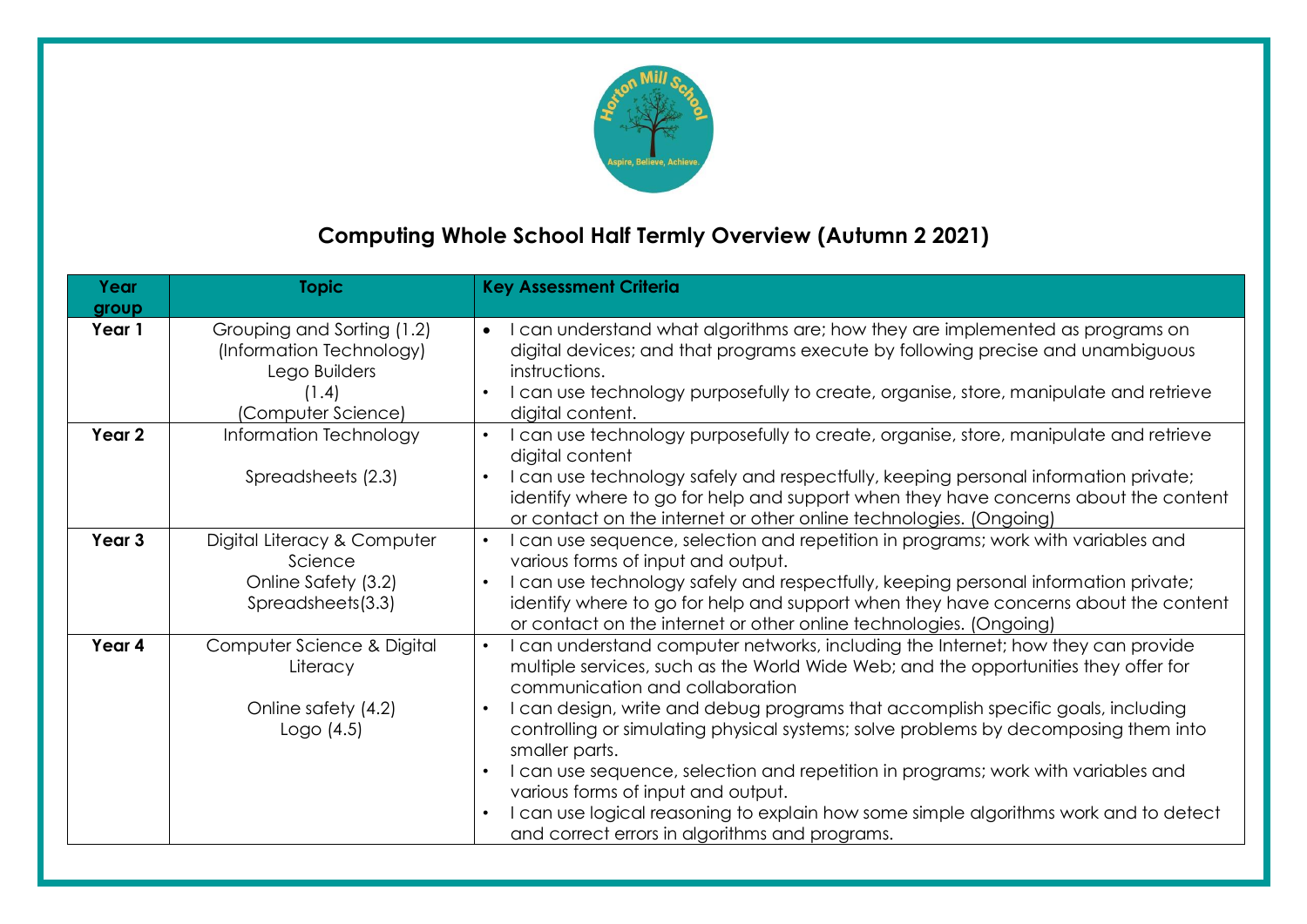| Year 5 | Information Technology<br>3D modelling (5.6)                                                                | I can select, use and combine a variety of software (including internet services) on a<br>range of digital devices to design and create a range of programs, systems and<br>content that accomplish given goals, including collecting, analysing, evaluating and<br>presenting data and information.                                                                                                                                                                                                                                                                                                                                                                                                                                                                                                                                                          |
|--------|-------------------------------------------------------------------------------------------------------------|---------------------------------------------------------------------------------------------------------------------------------------------------------------------------------------------------------------------------------------------------------------------------------------------------------------------------------------------------------------------------------------------------------------------------------------------------------------------------------------------------------------------------------------------------------------------------------------------------------------------------------------------------------------------------------------------------------------------------------------------------------------------------------------------------------------------------------------------------------------|
| Year 6 | Computer Science, Information<br>Technology & Digital Literacy<br>Online Safety (6.2)<br>Spreadsheets (6.3) | I can understand computer networks, including the Internet; how they can provide<br>multiple services, such as the World Wide Web; and the opportunities they offer for<br>communication and collaboration.<br>I can use search technologies effectively, appreciate how results are selected and<br>ranked, and be discerning in evaluating digital content.<br>I can select, use and combine a variety of software (including internet services) on a<br>range of digital devices to design and create a range of programs, systems and<br>content that accomplish given goals, including collecting, analysing, evaluating and<br>presenting data and information.<br>I can use technology safely, respectfully and responsibly; recognise<br>acceptable/unacceptable behaviour; identify a range of ways to report concerns<br>about content and contact. |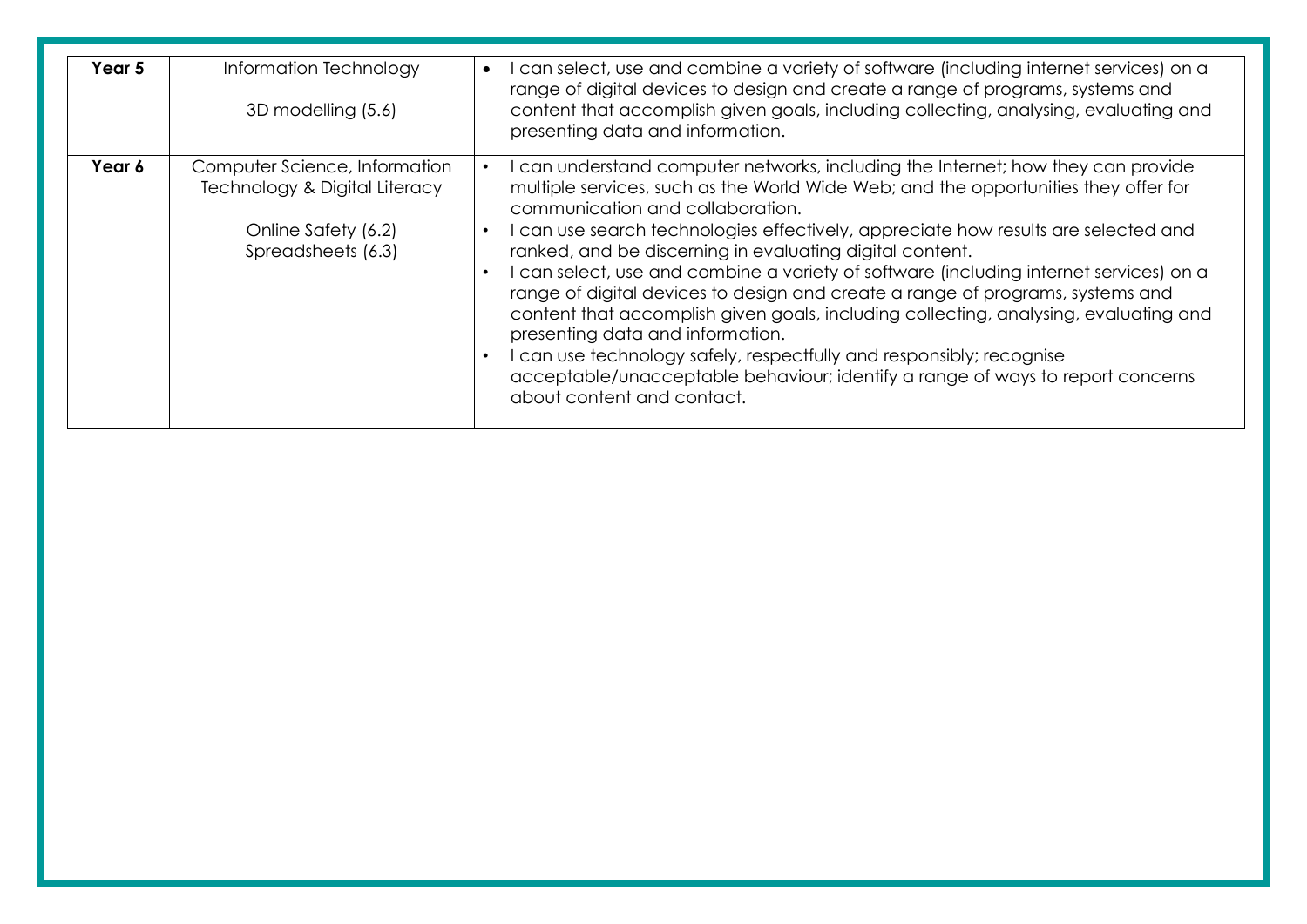

## **Computing Whole School Half Termly Overview (Spring 1 2022)**

| Year<br>group     | <b>Topic</b>                                                                                    | <b>Key Assessment Criteria</b>                                                                                                                                                                                                                                                                                                                                                                                                                                                                                                                                                                                                                                                                                                                                                |
|-------------------|-------------------------------------------------------------------------------------------------|-------------------------------------------------------------------------------------------------------------------------------------------------------------------------------------------------------------------------------------------------------------------------------------------------------------------------------------------------------------------------------------------------------------------------------------------------------------------------------------------------------------------------------------------------------------------------------------------------------------------------------------------------------------------------------------------------------------------------------------------------------------------------------|
| Year 1            | Maze Explorers<br>(1.5)<br>(Computer Science)                                                   | I can understand what algorithms are; how they are implemented as programs on digital devices; and<br>that programs execute by following precise and unambiguous instructions.<br>I can create and debug simple Programs.                                                                                                                                                                                                                                                                                                                                                                                                                                                                                                                                                     |
| Year 2            | Information Technology &<br>digital literacy<br>Questioning (2.4) & effective<br>searching(2.5) | I can use technology purposefully to create, organise, store, manipulate and retrieve digital content.<br>$\bullet$<br>I can recognise common uses of information technology beyond school.                                                                                                                                                                                                                                                                                                                                                                                                                                                                                                                                                                                   |
| Year <sub>3</sub> | Information Technology<br>Touch Typing<br>(3.4)                                                 | I can select, use and combine a variety of software (including internet services) on a range of digital<br>devices to design and create a range of programs, systems and content that accomplish given goals,<br>including collecting, analysing, evaluating and presenting data and information.                                                                                                                                                                                                                                                                                                                                                                                                                                                                             |
| Year 4            | Information Technology<br>Spreadsheets(4.3)                                                     | I can select, use and combine a variety of software (including internet services) on a range of digital<br>$\bullet$<br>devices to design and create a range of programs, systems and content that accomplish given goals,<br>including collecting, analysing, evaluating and presenting data and information.                                                                                                                                                                                                                                                                                                                                                                                                                                                                |
| Year <sub>5</sub> | Coding $(5.1)$<br>Computer Science,<br>Information Technology &<br>Digital Literacy             | I can design, write and debug programs that accomplish specific goals, including controlling or<br>simulating physical systems; solve problems by decomposing them into smaller parts<br>I can use sequences, selection and repetition in programs; work with variables and various forms of input<br>$\bullet$<br>and output.<br>I can use logical reasoning to explain how some simple algorithms work and to detect and correct errors<br>in algorithms and programs.<br>I can select, use and combine a variety of software (including internet services) on a range of digital<br>devices to design and create a range of programs, systems and content that accomplish given goals,<br>including collecting, analysing, evaluating and presenting data and information. |
| Year 6            | Computer Science,<br>Information Technology &<br>Digital Literacy<br>Blogging (6.4)             | I can understand computer networks, including the Internet; how they can provide multiple services, such<br>$\bullet$<br>as the World Wide Web; and the opportunities they offer for communication and collaboration.<br>I can select, use and combine a variety of software (including internet services) on a range of digital<br>devices to design and create a range of programs, systems and content that accomplish given goals,<br>including collecting, analysing, evaluating and presenting data and information.                                                                                                                                                                                                                                                    |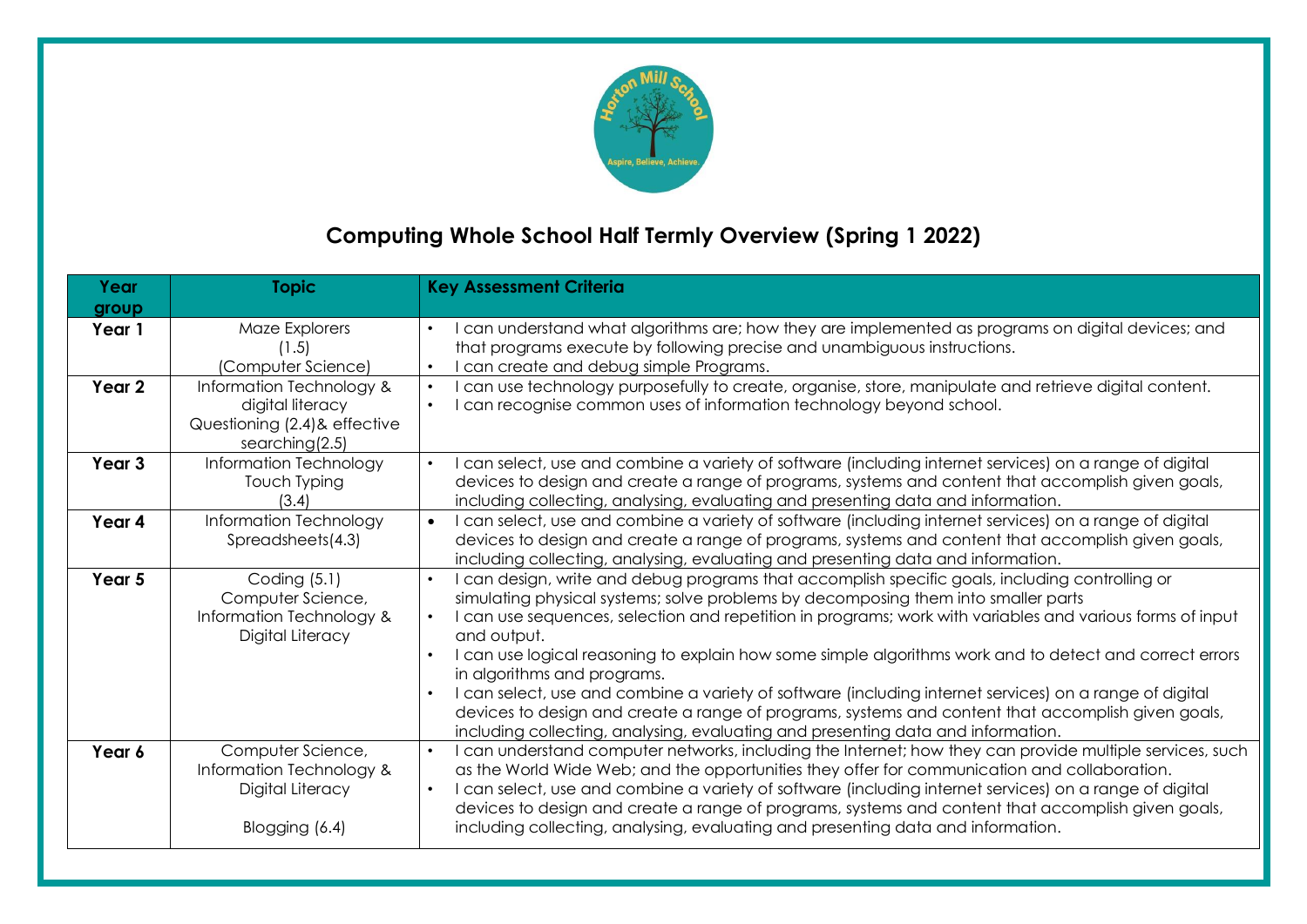

## **Computing Whole School Half Termly Overview (Spring 2 2022)**

| Year group | <b>Topic</b>                                                                     | <b>Key Assessment Criteria</b>                                                                                                                                                                                                                                                                                                                                                                                                                                                                                                          |
|------------|----------------------------------------------------------------------------------|-----------------------------------------------------------------------------------------------------------------------------------------------------------------------------------------------------------------------------------------------------------------------------------------------------------------------------------------------------------------------------------------------------------------------------------------------------------------------------------------------------------------------------------------|
| Year 1     | Coding<br>(1.7)<br>(Computer Science)                                            | can understand what algorithms are; how they are implemented as programs on digital devices; and<br>$\bullet$<br>that programs execute by following precise and unambiguous instructions.<br>I can use technology purposefully to create, organise, store, manipulate and retrieve digital content.<br>$\bullet$<br>I can create and debug simple programs.<br>$\bullet$<br>can use logical reasoning to predict the behaviour of simple programs.<br>$\bullet$                                                                         |
| Year 2     | Information Technology<br>Creating pictures(2.6)                                 | can use technology purposefully to create, organise, store, manipulate and retrieve digital content.<br>$\bullet$<br>can recognise common uses of information technology beyond school.<br>$\bullet$                                                                                                                                                                                                                                                                                                                                    |
| Year 3     | Computer Science, Digital<br>Literacy & Information<br>Technology<br>Email (3.5) | I can understand computer networks, including the Internet; how they can provide multiple services, such<br>$\bullet$<br>as the World Wide Web; and the opportunities they offer for communication and collaboration.<br>I can select, use and combine a variety of software (including internet services) on a range of digital<br>$\bullet$<br>devices to design and create a range of programs, systems and content that accomplish given goals,<br>including collecting, analysing, evaluating and presenting data and information. |
| Year 4     | Information Technology<br>Writing for different<br>audiences (4.4)               | I can select, use and combine a variety of software (including internet services) on a range of digital<br>$\bullet$<br>devices to design and create a range of programs, systems and content that accomplish given goals,<br>including collecting, analysing, evaluating and presenting data and information.<br>I can use technology safely, respectfully and responsibly; recognise acceptable/unacceptable behaviour;<br>$\bullet$<br>identify a range of ways to report concerns about content and contact. (Ongoing)              |
| Year 5     | Information Technology &<br>Computer Science<br>Game Creator (5.5)               | I can select, use and combine a variety of software (including internet services) on a range of digital<br>devices to design and create a range of programs, systems and content that accomplish given goals,<br>including collecting, analysing, evaluating and presenting data and information<br>I can design, write and debug programs that accomplish specific goals, including controlling or simulating<br>$\bullet$<br>physical systems; solve problems by decomposing them into smaller parts.                                 |
| Year 6     | Computer Science &<br>Information Technology<br>Text Adventures (6.5)            | I can design, write and debug programs that accomplish specific goals, including controlling or simulating<br>$\bullet$<br>physical systems; solve problems by decomposing them into smaller parts.<br>I can use sequence, selection and repetition in programs; work with variables and various forms of input<br>$\bullet$<br>and output.<br>I can use logical reasoning to explain how some simple algorithms work and to detect and correct errors in<br>$\bullet$<br>algorithms and programs.                                      |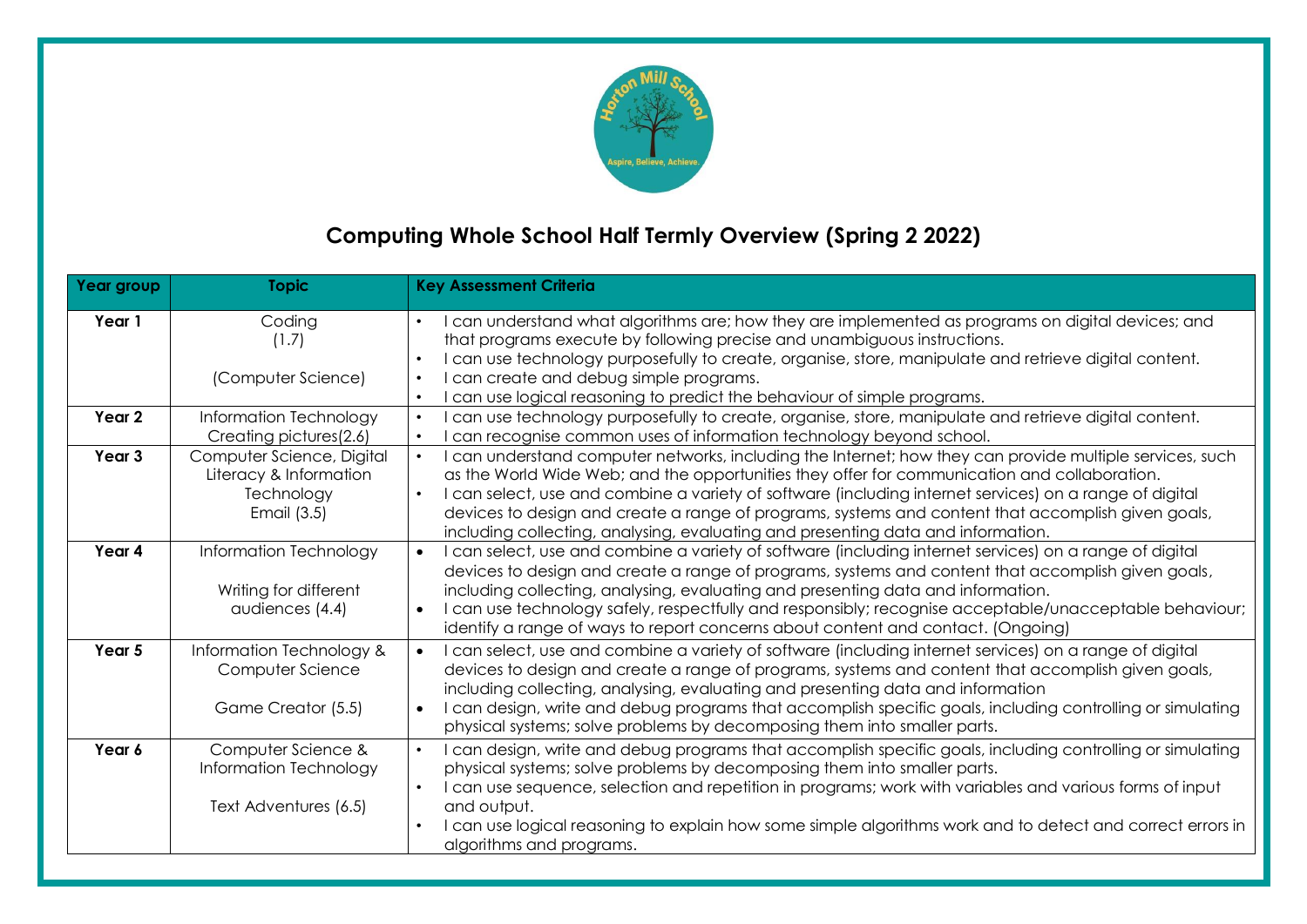

## **Computing Whole School Half Termly Overview (Summer 1 2022)**

| Year   | <b>Topic</b>                                                        | <b>Key Assessment Criteria</b>                                                                                                                                                                                                                                                                                                                                                                                                                                                                  |
|--------|---------------------------------------------------------------------|-------------------------------------------------------------------------------------------------------------------------------------------------------------------------------------------------------------------------------------------------------------------------------------------------------------------------------------------------------------------------------------------------------------------------------------------------------------------------------------------------|
| group  |                                                                     |                                                                                                                                                                                                                                                                                                                                                                                                                                                                                                 |
| Year 1 | Animated Story<br>Books (1.6)                                       | • I can use technology purposefully to create, organise, store, manipulate and retrieve digital content.                                                                                                                                                                                                                                                                                                                                                                                        |
| Year 2 | Information<br>Technology<br>Making<br>music(2.7)                   | I can use technology purposefully to create, organise, store, manipulate and retrieve digital content.<br>I can recognise common uses of information technology beyond school.                                                                                                                                                                                                                                                                                                                  |
| Year 3 | Information<br>Technology<br><b>Branching Data</b><br>bases $(3.6)$ | I can select, use and combine a variety of software (including internet services) on a range of digital<br>$\bullet$<br>devices to design and create a range of programs, systems and content that accomplish given goals,<br>including collecting, analysing, evaluating and presenting data and information.<br>I can use search technologies effectively, appreciate how results are selected and ranked, and be<br>discerning in evaluating digital content.                                |
| Year 4 | Information<br>Technology<br>Animation (4.6)                        | I can select, use and combine a variety of software (including internet services) on a range of digital<br>devices to design and create a range of programs, systems and content that accomplish given goals,<br>including collecting, analysing, evaluating and presenting data and information.                                                                                                                                                                                               |
| Year 5 | Digital Literacy<br><b>Spreadsheets</b><br>(5.3)                    | I can select, use and combine a variety of software (including internet services) on a range of digital<br>devices to design and create a range of programs, systems and content that accomplish given goals,<br>including collecting, analysing, evaluating and presenting data and information<br>I can use technology safely, respectfully and responsibly; recognise acceptable/unacceptable<br>behaviour; identify a range of ways to report concerns about content and contact. (Ongoing) |
| Year 6 | Computer<br>Science<br><b>Networks</b><br>(6.6)                     | I can understand computer networks, including the Internet; how they can provide multiple services, such<br>as the World Wide Web; and the opportunities they offer for communication and collaboration.<br>I can use technology safely, respectfully and responsibly; recognise acceptable/unacceptable<br>behaviour; identify a range of ways to report concerns about content and contact. (Ongoing)                                                                                         |